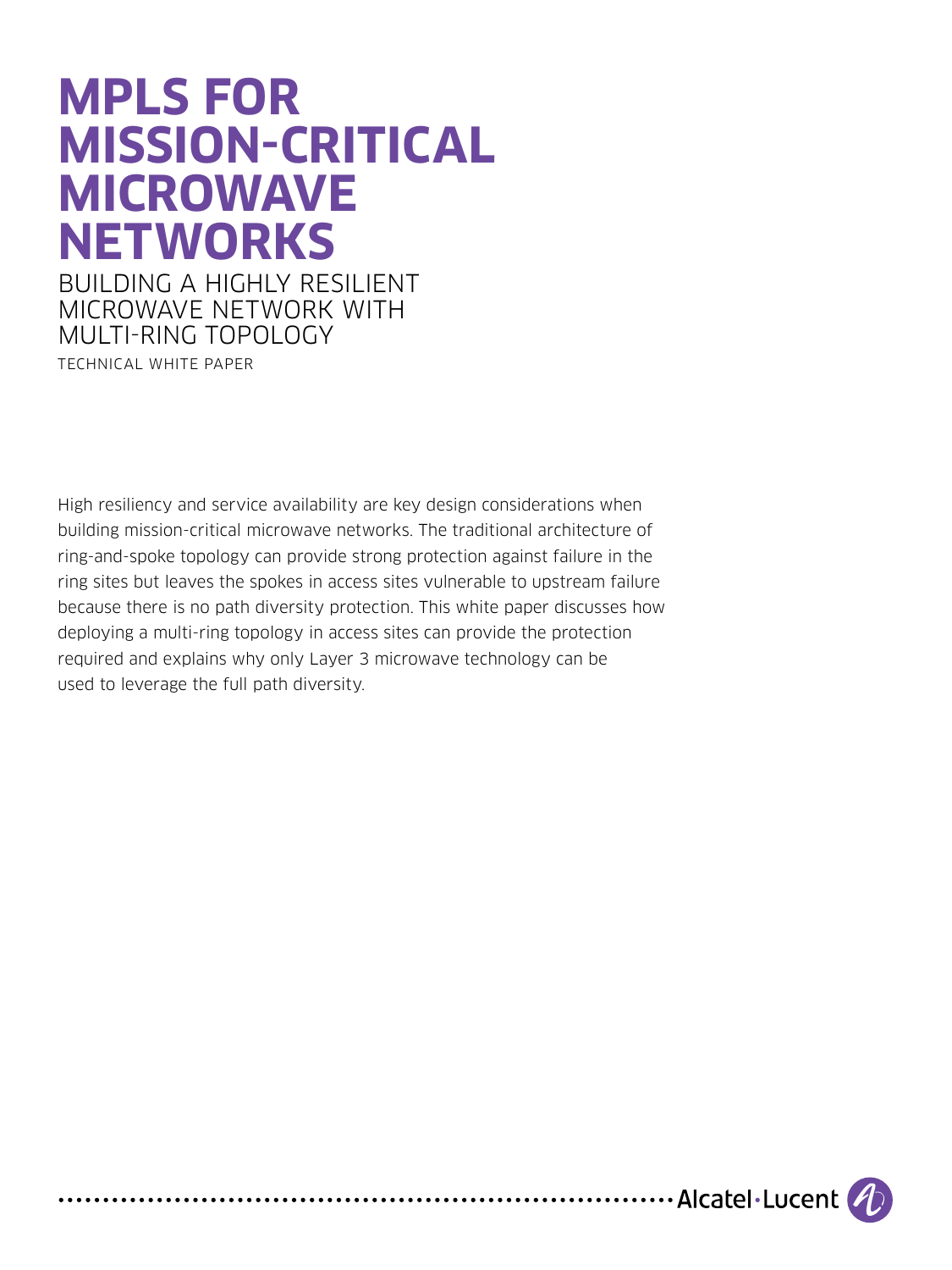# **TABLE OF CONTENTS**

[Introduction / 1](#page-2-0)

[Shortcomings of ring-and-spoke topology / 1](#page-2-0)

[Migrating from ring-and-spoke to multi-ring topology / 2](#page-3-0)

[Multi-ring deployment with a Layer 2 microwave platform / 3](#page-4-0) [Option 1: STP / 3](#page-4-0) [Option 2: ERPS / 3](#page-4-0)

[Multi-ring deployment with a Layer microwave platform / 5](#page-6-0)

[The Alcatel-Lucent Layer 3 microwave solution / 7](#page-8-0)

[Conclusion / 8](#page-9-0)

[Acronyms / 8](#page-9-0)

[References / 8](#page-9-0)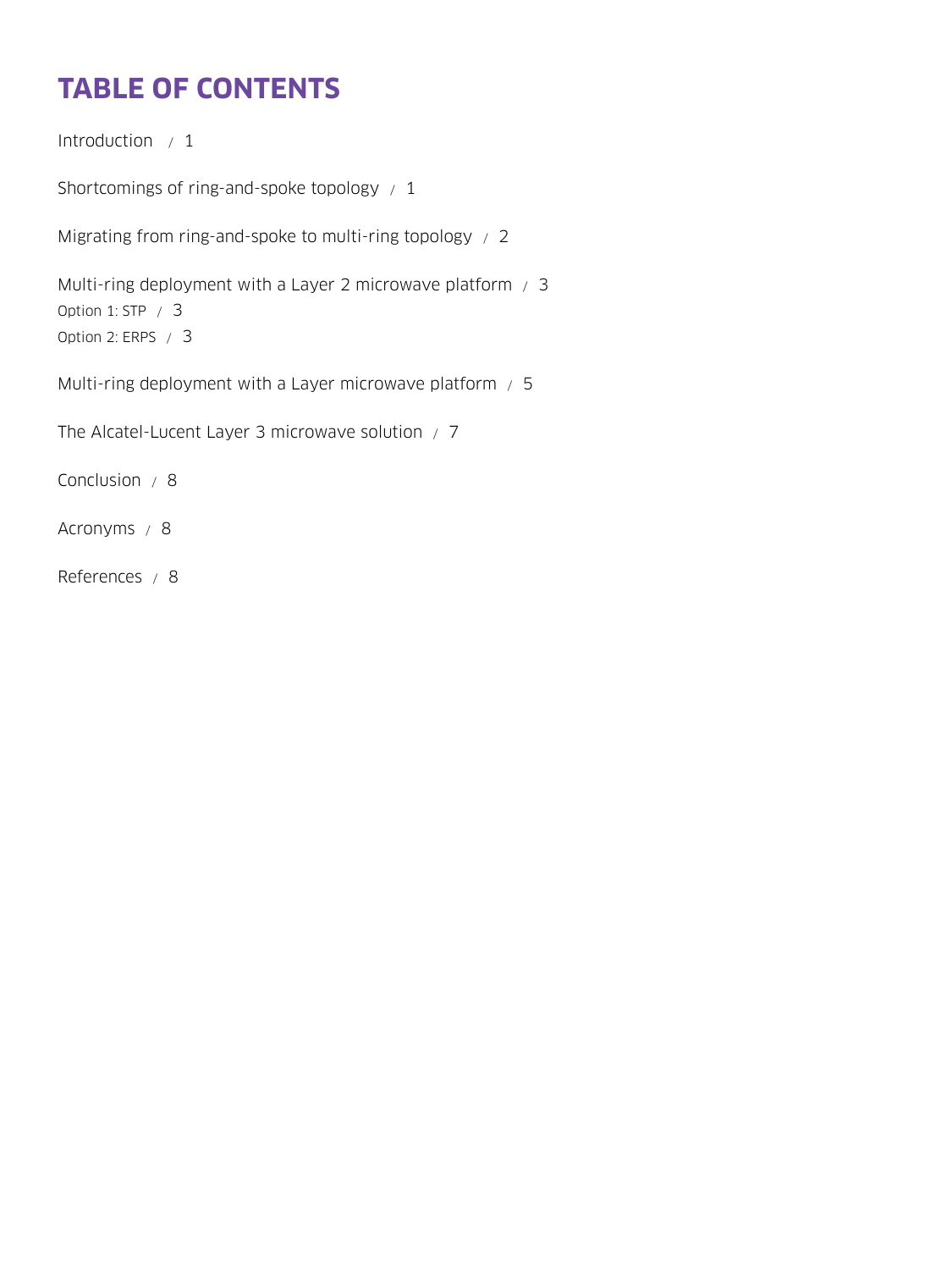# <span id="page-2-0"></span>**INTRODUCTION**

Deployment of microwave links in mission-critical networks will continue, particularly in scenarios where wireline alternatives such as fiber link are not feasible or would be too costly to deploy. Microwave is also an attractive technology to provide a backup path for a fiber link in some cases, particularly in the network core.

As shown in Figure 1, a typical microwave network topology is based on an aggregation ring with spokes to the most distant sites.



Figure 1. A typical ring-and-spoke microwave topology

As shown in Figure 2, a typical microwave platform typically consists of

- An indoor unit (IDU), which also functions as an Ethernet switch supporting advanced Ethernet features, including ITU-T G.8032<sup>1</sup> Ethernet ring protection switching and different variants of Spanning Tree Protocol (STP)
- One or more microwave radios

Figure 2. A typical Layer 2 microwave platform



## **SHORTCOMINGS OF RING-AND-SPOKE TOPOLOGY**

In a typical ring-and-spoke architecture, aggregation ring nodes have high resiliency because a SONET/SDH-like ring protection mechanism has been standardized and is available in carrier-grade data communications through Layer 3 IP/MPLS fast re-route Label Switched Path (LSP) protection [2] or Layer 2 Ethernet ITU-T G.8032 Ethernet ring protection.

1 ITU-T G.8032, *Ethernet Ring Protection Switching, February 2012* and Amendment July 2013. <http://www.itu.int/rec/T-REC-G.8032/en>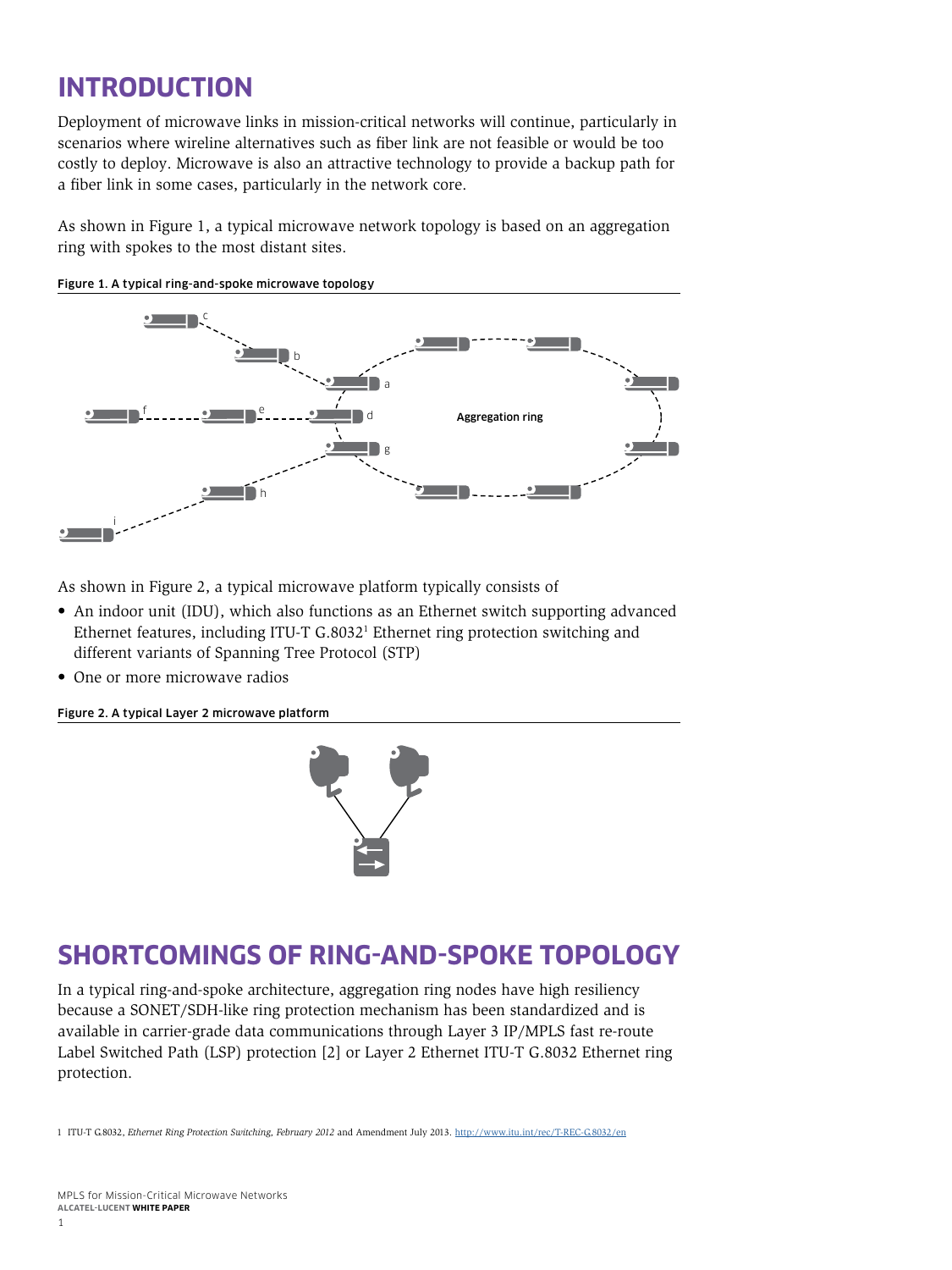<span id="page-3-0"></span>However, the spoke sites in Figure 1 (b, c, e, f, h and i) are vulnerable to upstream spoke site failures. For example, service availability at Node c is subject to path access to Node b and Node a. If any failure occurs along the path c-b-a, service at Node c would be down due to lack of path diversity. The worst case is when Node a fails: service at Node b and Node c also fail.

For commercial carriers, non-self-recoverable failures might be acceptable at the remote spoke sites because service impact at far-flung sites might be minimal. However, in mission-critical sectors such as public safety or utilities, it is often equally important, and also mandated by government regulations, to extend a similar level of network protection to spoke sites.

How can service availability be improved for spoke sites?

### **MIGRATING FROM RING-AND-SPOKE TO MULTI-RING TOPOLOGY**

Service availability for spoke sites can be improved by using a multi-ring topology, , in which subtending spoke end sites (c, f and i in Figure 3) are interconnected to form two access rings (Access Ring 1 and Access Ring 2), which are joined together with an aggregation ring.

If there is a large distance between subtending spoke end sites (f and i in Figure 3), an intermediate relay site might need to be commissioned between them.

Access ring 1 Aggregation ring f' <sup>f</sup> <sup>e</sup> <sup>d</sup> i h g a b c Access ring 2

Deploying a multi-ring topology provides multi-path diversity and improves the availability for all spoke sites. For example, Node b and Node c now have alternate paths to the aggregation ring through f-e-d. Even if a double fault occurs (for example, both Node a and Node e fail), a third path is still available for Node b and Node c through f-i-h-g. This level of protection is vital to ensure that critical operations continue to serve the general public.

Figure 3. A multi-ring topology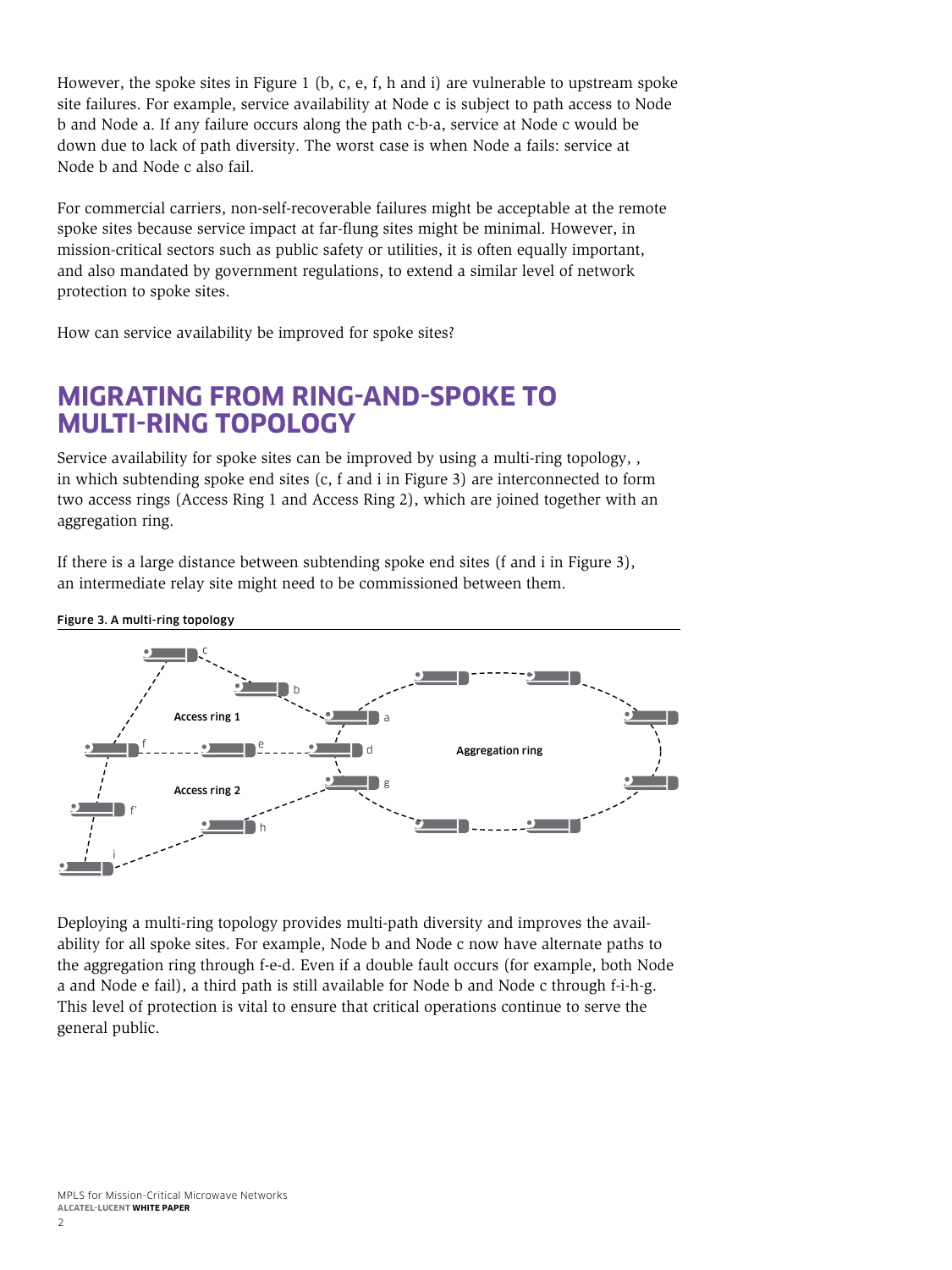<span id="page-4-0"></span>This same multi-path diversity protection can also be applied to an aggregation ring by co-joining aggregation rings as shown in Figure 4.

Figure 4. Multi-aggregation ring providing multi-path diversity protection



### **MULTI-RING DEPLOYMENT WITH A LAYER 2 MICROWAVE PLATFORM**

There are two major Layer 2 options to implement a multi-ring network:

- Spanning Tree Protocol according to IEEE Recommendation 802.ID
- Ethernet Ring Protection Switching (ERPS) according to ITU-T Recommendation G.8032

#### **Option 1: STP**

STP was originally standardized in IEEE 802.1D as a loop prevention and network recovery mechanism [1]. Because it was designed mainly for enterprise applications, recovery speed was not optimized and could range from seconds to tens of seconds, depending on network size and topology.

To improve recovery performance, new variants such as Rapid Spanning Tree Protocol  $(RSTP)<sup>2</sup>$  were standardized that improve performance to the order of seconds depending on network topology. However, RSTP still falls short of traditional SONET/SDH-based network recovery speed, which is the benchmark for mission-critical network technology considerations and is still network size- and topology-dependent. Therefore, STP and RSTP are not attractive technical options.

#### **Option 2: ERPS**

In an effort to make Ethernet networks as resilient as SONET/SDH-networks, particularly in a ring topology, the ITU-T developed ERPS Recommendation G.8032 to allow an Ethernet ring to recover in 50 ms.

2 RSTP was first standardized in 802.1w and later incorporated into a newer edition of 802.1D <http://www.ieee802.org/1/pages/802.1D-2003.html>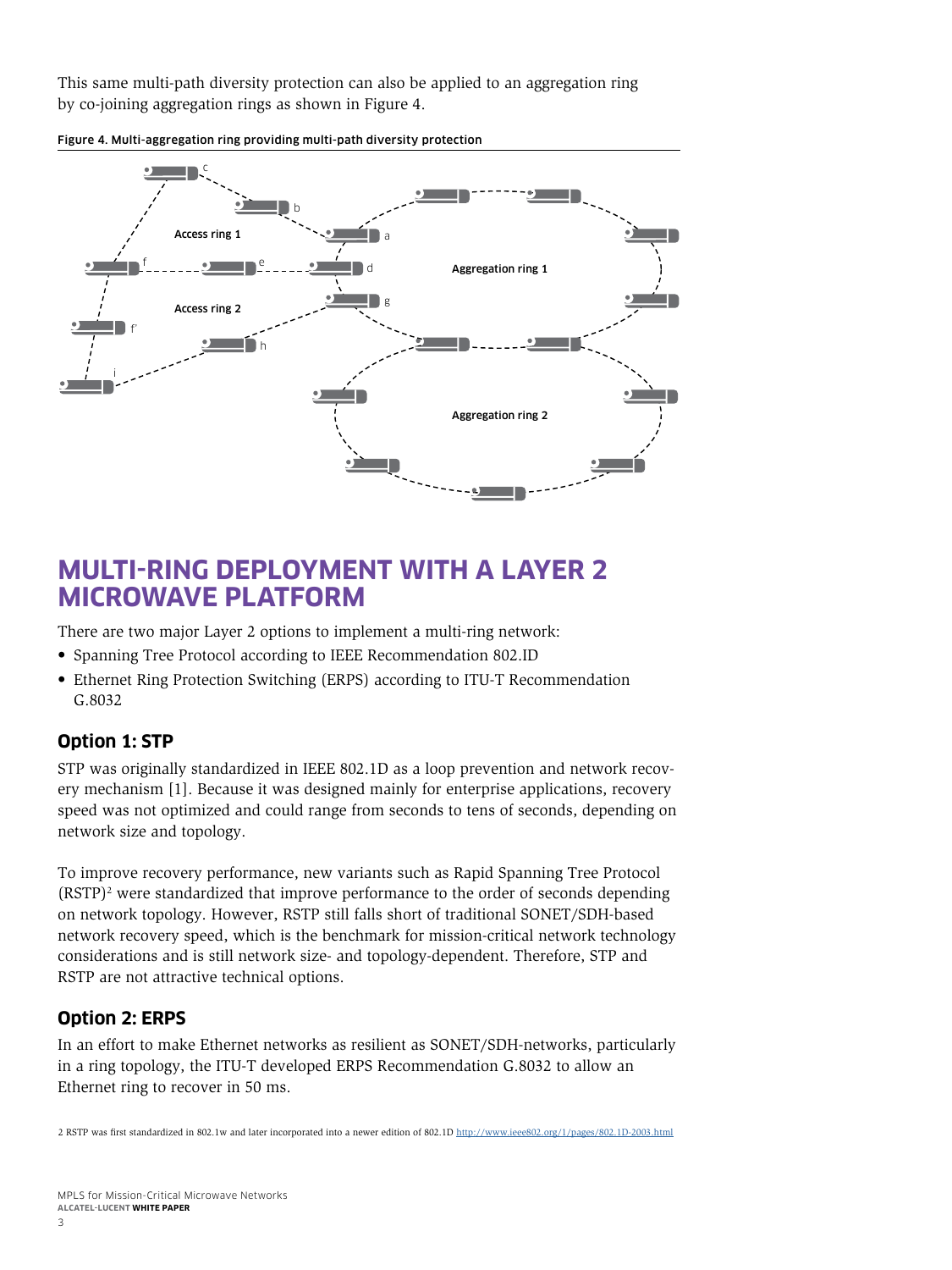In general, ERPS works well at providing protection from a single failure in a ring. As shown in Figure 5, Node c normally uses path c-b-a to reach the aggregation ring.





If c-b fails, Ethernet ring protection re-directs traffic to path c-f-e-d-a (see Figure 6), which becomes the active path.



Figure 6. Traffic flows along backup path

However, if another failure occurs along the alternate path f-e-d (see Figure 7), the Ethernet ring will no longer be able to recover because G.8032 only works with a single ring.

Figure 7. No Ethernet communication despite available communication path



MPLS for Mission-Critical Microwave Networks **ALCATEL-LUCENT WHITE PAPER**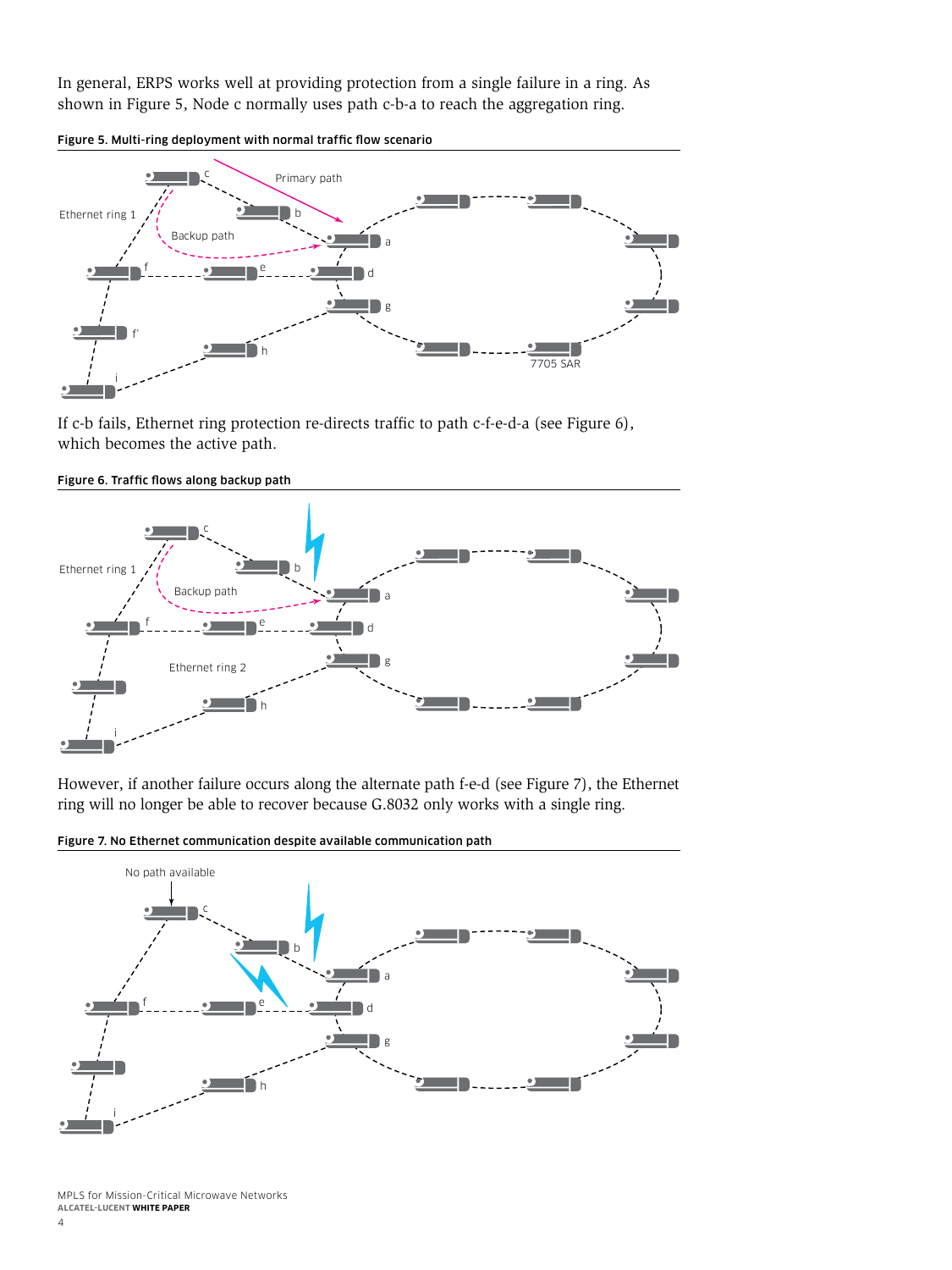<span id="page-6-0"></span>To overcome this shortcoming, ITU-T standardized the second version of G.8032, commonly known as G.8032v2, adding the support of multi-ring protection. However, this capability is not commonly available in the Layer 2 microwave platforms described earlier in this paper.

Therefore, when high availability is required and multi-path diversity is available, a Layer 2 Ethernet-based microwave platform is not a viable solution because it cannot make use of the diversity to protect traffic.

### **MULTI-RING DEPLOYMENT WITH A LAYER MICROWAVE PLATFORM**

As shown in Figure 8, a Layer 3 microwave platform has:

- An IDU that is a full-fledged IP/MPLS router
- One or more microwave radios
- Versatile support of optical fiber interface for Gigabit Ethernet (GE) and 10 GE

Layer 3 IP/MPLS protection excels in a single-ring scenario, a multi-ring scenario and with partial/full mesh topology due to the inherent MPLS intelligence with full routing information of the network.

In Figure 8, the primary LSP is c-b-a.





If a fault occurs at path b-a, the MPLS router at Node b shunts all traffic to the pre-established Fast Reroute (FRR) tunnel b-c-f-e-d-a) (see Figure 9) to keep the applications from being interrupted. In the meantime, Node b and Node c could either trying to re-establish the primary LSP through another path or just switch traffic to a secondary LSP, depending on their LSP recovery option chosen. However, it is important to emphasize that the applications are always protected by FRR.

<sup>3</sup> The FRR tunnel is typically automatically established by the network nodes. The path of the FRR tunnel is calculated based on traffic engineering database information provided by the routing protocol.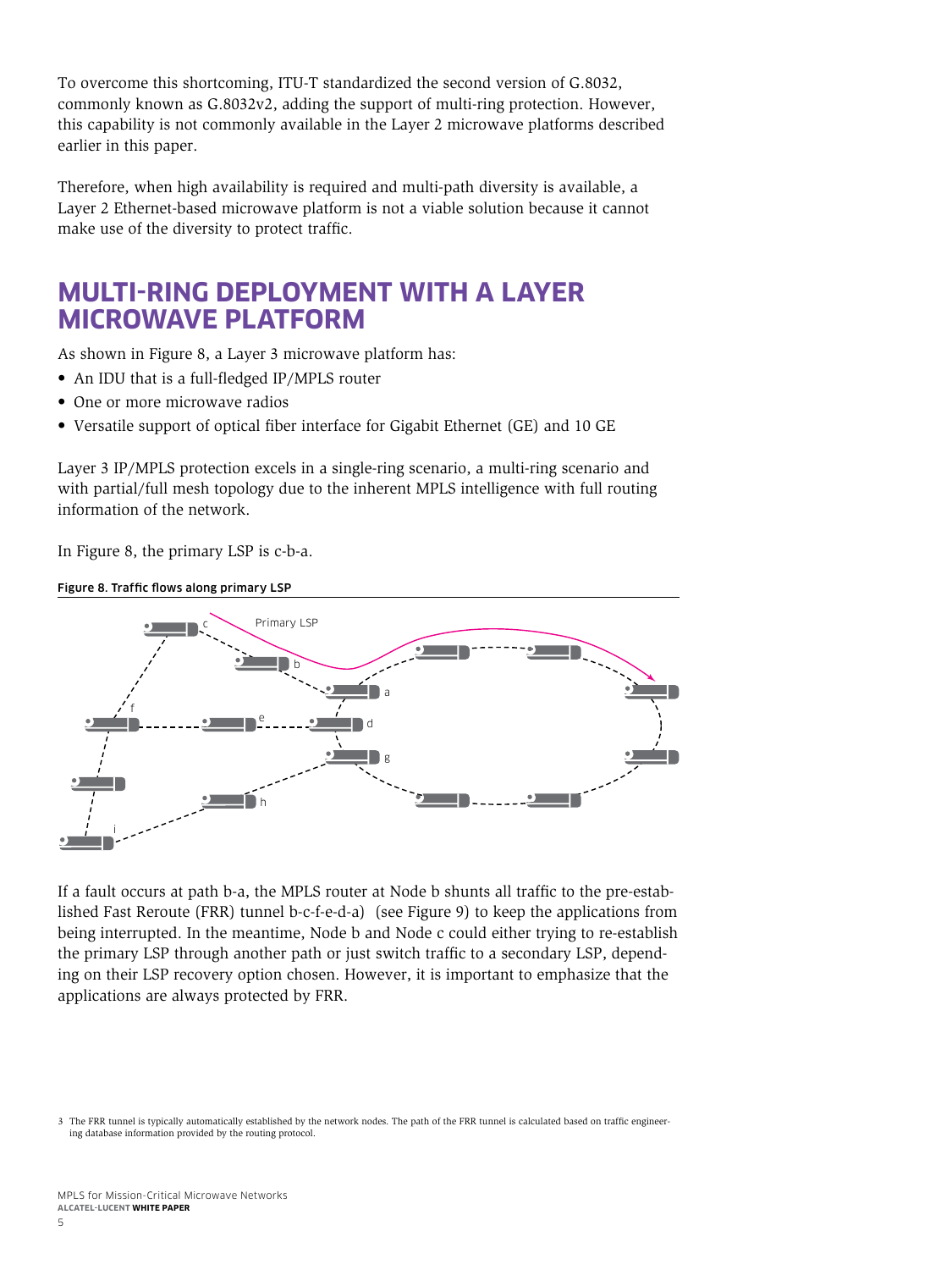

If another fault occurs along path e-d, as shown in Figure 10, another secondary path (c-f-i-h-g) is also available.



Figure 10. MPLS recovers traffic in a double-fault situation

In the future, if the network operator wants to add even more network resiliency (for example, further protection for Node c ), it can add a link between Node c and Node e, as shown in Figure 11; this changes the topology to a partially-meshed one that can be handled by Layer 3 IP/MPLS easily.

Figure 11. Expanding a multi-ring topology to a partially-meshed topology



MPLS for Mission-Critical Microwave Networks **ALCATEL-LUCENT WHITE PAPER**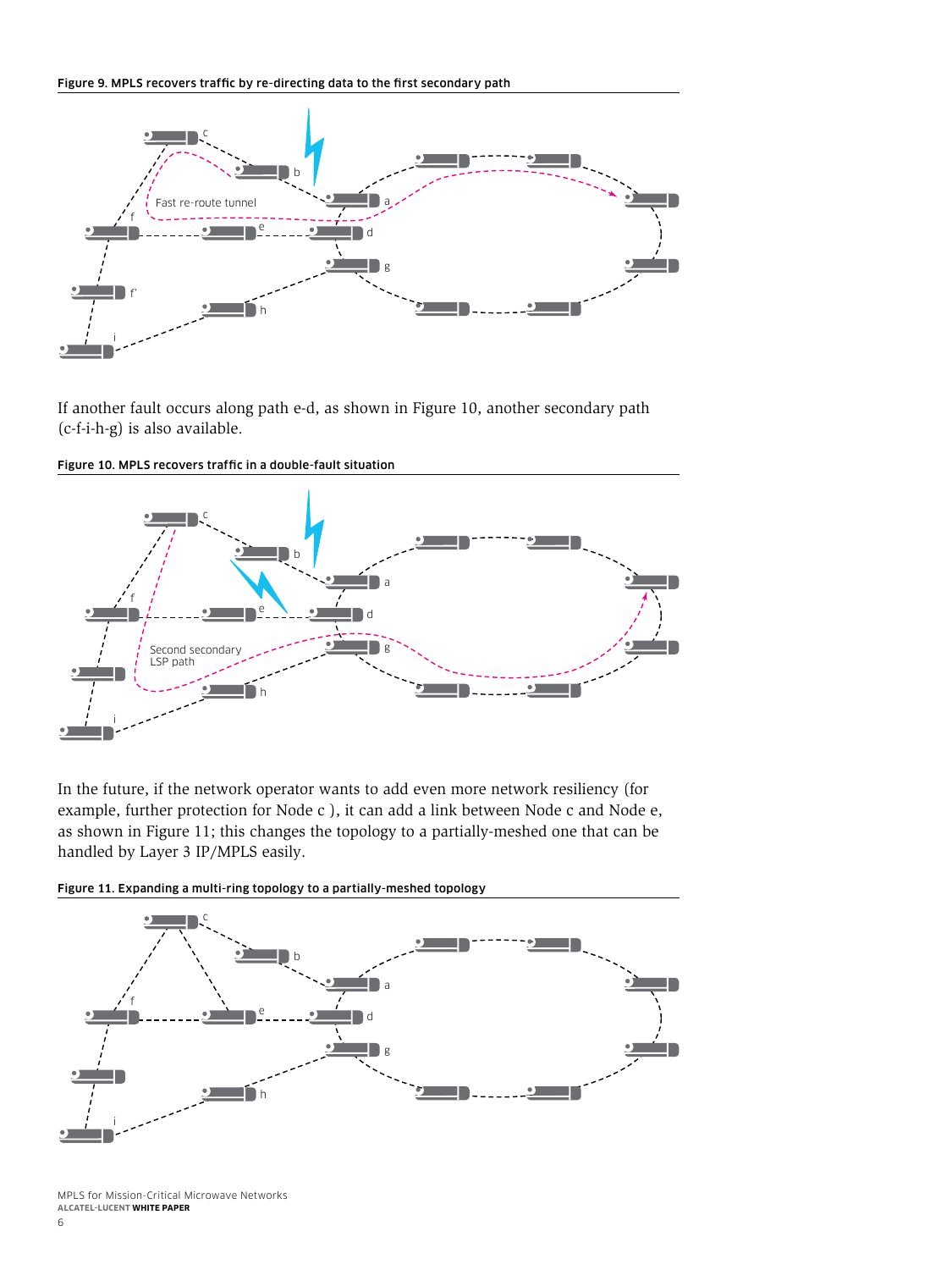<span id="page-8-0"></span>Layer 3 IP/MPLS can take advantage of any path diversity available without any limitations and is also ready for any future topology change to improve network resiliency. These capabilities are the result of the full network topology knowledge possessed by MPLS routers through IP routing.

### **THE ALCATEL-LUCENT LAYER 3 MICROWAVE SOLUTION**

In a traditional architecture, IP/MPLS is overlaid on the microwave transmission as two types of platform, one for the higher IP/MPLS layer and the other for the microwave transmission layer (see Figure 12). This requires the network to be built on two independent layers and managed by two network management platforms, increasing the complexity for network operators.

The innovative Alcatel-Lucent Layer 3 microwave solution (see Figure 12) enables seamless deployment of IP/MPLS over microwave networks by integrating the Alcatel-Lucent 7705 Service Aggregation Router (SAR) and the Alcatel-Lucent 9500 Microwave Packet Radio (MPR-e). One 7705 SAR incorporates the functions of the IDU the in a traditional architecture. One network management platform, the Alcatel-Lucent Service Aware Manager (SAM) replaces the two network management platforms in a traditional architecture.



Figure 12. Integrated Alcatel-Lucent Layer 3 microwave transport

The key advantages of the Alcatel-Lucent solution are:

- Elimination of dual network managers because the 7705 SAR and 9500 MPR-e are functioning as a single network element managed by one network manager, the 5620 Service Aware Manager
- Convergence of multiple IDUs and an IP/MPLS router on one platform
- One management IP address, one network element software image and one maintenance upgrade procedure
- Rapid direct detection of microwave link failures, including high bit error rate
- $\bullet$  1 + 1 hot standby support with hitless radio protection switching (RPS)
- In-chassis direct power to the 9500 MPR-e
- Less equipment and rack space, easier management lower CAPEX and OPEX